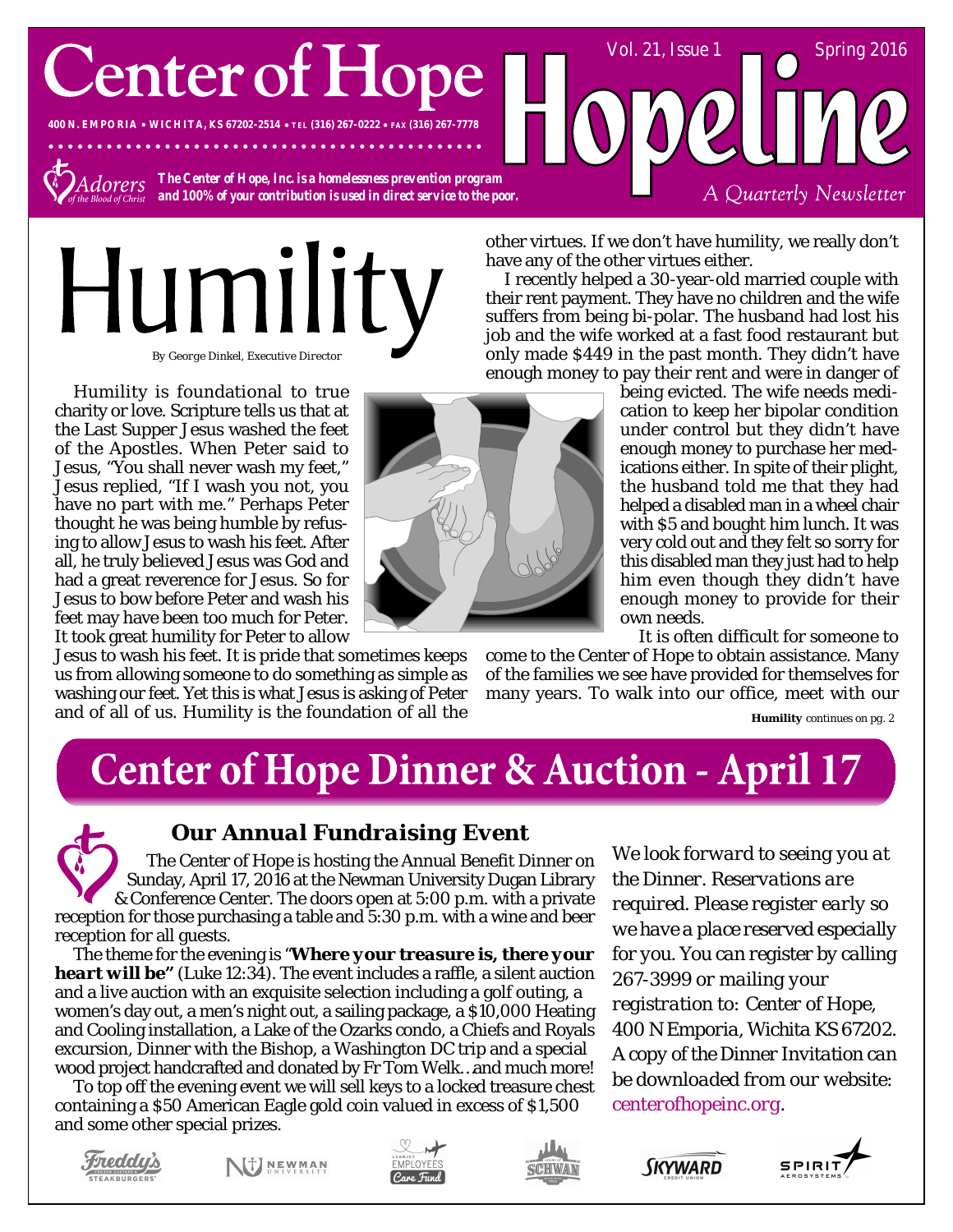**COH Board of Directors:** Chair: John Weir Vice-Chair: Larry Damm Secretary: Sr. Renee Kirmer, ASC Treasurer: Jennifer Gantz

> **Board Members:** Johnnie Bell Daniel Giroux Sr. Maria Hughes, ASC J.V. Johnston Danny Krug Christopher Magana Tom McGrath Rev. Paul Oborny Sr. Janet Rowley, ASC Sally Simon Collin Stieben Curtis Warren

**CENTER OF HOPE, INC.** *sponsored by the Adorers of the Blood of Christ*

> **Executive Director** George Dinkel

**Staff:** Sr. Becky Balthazor, ASC Marsha Flora Adriana Palma Sr. Deborah Schovanec, ASC

**Volunteers: ASC Associates** Maralene Balthazor Mary Benefield Bill Bergman Mary Corrigan Victoria Denton Brenda Eck Rebecca Elpers Jerry Ewald Martha Flaherty Vicky Glennon Donna Harris Connie Hotze Cindy Hullings Kyle Jacobs Andrew Jaramillo Frank Kastor Jan Kirby Valle Lang Mary Le Rachel Lewis Vernon May Shirley Martin Jim McAdam Carol Meyer Mary Meyer Rosemary Miano Barb Mohney Vanessa O'Brien Lori Rathert Sr. Tarcisia Roths, ASC Mary Santiago Treva Schaffer Sally Simon Elisabeth Sims Chuck Spady Cathy Strecker Mary Jobe Waddill Barbara Wattman Marilyn Wells Carolyn Winn Patricia Yates Mary Ann Youngers

#### *Humility continued*

volunteers, tell their story and ask for help is truly a humbling experience. I see in many of those we serve a very willing readiness to help others struggling. In some way, through the humility they experience their hearts are opened in a special way to be charitable or to love their neighbor as we are all called to do.

After Jesus washed the Disciples feet He asks them to do this for one another. It is on the basis of humility that we are able to help those in spiritual needs or with the basic necessities of life. I often find that many of our long time donors are people

that have experienced hardships or humilities in their own lives.

As we approach Easter, I ask that we let go a little of our pride, our self-reliance and through humility come to the help of our dear neighbors who are struggling in so many ways. We can all come to know the humility of being dependent on Jesus and not placing our trust in ourselves, our wealth or the world. In today's world with the uncertainties of the economy, the government and the world in general, it may not be easy to make sacrifices for others, but the reward will last for eternity. May God's Blessings and Peace be with you!!!

## **Prayers Lighten the Burdens of Our Clients**

Many clients seek help from Center of Hope because of costly health problems or under-employment. The assistance we offer can help them over a rough spot in their lives, but they all need prayers to help them cope with the difficult situations that brought them to COH.

 · Please pray for N, a 53-year-old lady who lives by herself after recently separating from her husband. N has cancer and blood clots in her legs. Her water was shut off and she owed \$937 on her Westar Bill. She has to pay over \$200 per month for her health insurance, which she cannot let lapse due to her medical bills for the cancer treatments. She does receive Social Security Disability income but it is not sufficient to cover her expenses.

· Please pray for P, a 28-year-old mom living with her 4 young children. P was incarcerated for outstanding traffic fines and missed work as a result. In addition, her car was impounded and she probably won't be able to get it back. She only made \$243 this past month and owed \$622 on her utility bills.

· Please pray for J, his wife and their 3 young children. Someone broke into their house and robbed them at gunpoint. Their 9-year-old son now has nightmares. Their only source of income at this time is \$532 of DCF Cash Assistance. They are refugees from Cuba and have been in the US only a short time.

· Please pray for J, a 36-year-old man who lives by himself. J lost several fingers from an accident. He currently is unable to work and has no income, but still has a job and will be able to return to work after he recovers. · Please pray for S, an 84-year-old mom who lives with her son. S's gas was turned off at her home recently. She was heating water and accidently spilled it on her arm and body and had to have skin grafts as she was severely burned.

· Please pray for E, a 32-year-old mom with 6 young children. E lost her job at a local hotel and only made \$468 this past month. Her husband was deported to Mexico 2 years ago. E owed \$820 on her Westar Bill and had an eviction notice.

· Please pray for B, a 22-year-old expectant mom who lives with her husband. B was recently diagnosed with cancer. This will necessitate B's being induced so she can begin cancer treatment as soon as possible. The baby will be born prematurely, adding to the financial, emotional and health burdens of the family.

· Please pray for G, a 39-year-old mom who lives with her 4 children. G's 21-year-old daughter developed brain tumors at the back of her brain when she was 5-years-old which were removed, causing short-term memory lost. She has now developed brain tumors at the front of her brain. Doctors fear if the tumors are removed, she will lose her longterm memory which may leave her in a vegetative state.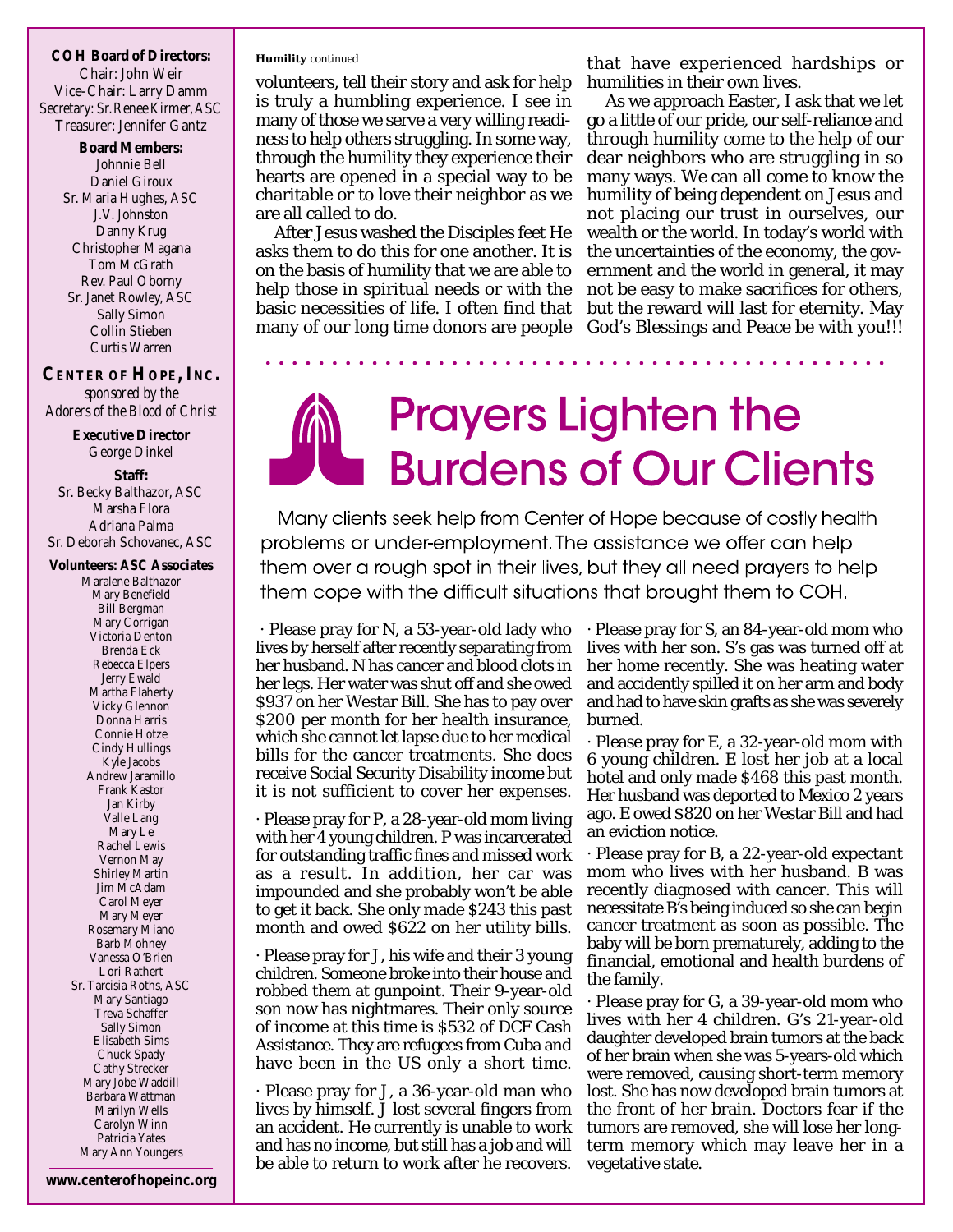

*Often families bring their young children along with them when they come to our office seeking assistance. We have multiple appointments scheduled every half hour throughout the day. At times we get back-logged and people have to wait in our front lobby before we are able to see them. The adventurous young boy in this picture was bored listening to his family's interview and ventured out to the front lobby. We have a corner of the lobby dedicated to young children with various books, puzzles and games. This young boy decided to sit down and read a book but complained that he didn't know how to read. A refugee from the Republic of the Congo in Africa who was seeking assistance offered to read to him while he waited for his appointment. Such a testimonial to God's love for neighbor being brought to life.*

## **In this Extraordinary Year of Mercy, Many Respond with Donations to the Poor**

### *40 Cans for 40 Days*

The Knights of Columbus Council #3114 from Clonmel-Schulte has a unique fundraiser. They collect cans of food from their members during Lent. The food is then distributed to agencies serving the poor. We receive a pickup load of canned food once a week during Lent, which really helps our food pantry program.

### *Ash Wednesday Collection*

We are very thankful for all the parishes that participate in the Ash Wednesday collection for the Center of Hope. This collection was started years ago by Sr. Stella and Msgr. John Gilsenan as a way to help families with rent and utility assistance. It is a perfect time as we begin our Lenten sacrifices of giving to the poor. This Ash Wednesday collection has been such a blessing to our little ministry of homeless prevention and over the years has helped keep countless families from being evicted. We are so grateful to Msgr. Gilsenan and Sr. Stella for their foresight and their concern for the poor.

### **CENTER OF HOPE RECOGNITION GIFTS**

#### **IN MEMORY OF:**

Rev. Stephen Baxter Charles & Teresa Beckett Bob Bennett Sr. Lucille Diller, ASC Pat Eagan Mary Ann Farmer Jean Hawley Lawrence Koehn Mary Ann Julian Jane Means Mary Peltzer Sr. Stella Rosenhamer, ASC Sr. Martina Schmidt, ASC Joe & Gladys Schneider Monty Smith Shelby Kent Smith



#### **IN HONOR OF:**

Rev. Ed Deimeke Patrick & Denis Farmer Wanda Farmer Msgr. John Gilsenan Marian Girrens Rev. Leon Kerschen Larry Andrew Klenda Sr. Tarcisia Roths, ASC Rev. Jim Weldon Center of Hope Staff, Board of Directors & Volunteers

## **WORDS OF WISDOM**

At times working with the poor is a little challenging as some of the people we see are struggling from mental illness or are overburdened by the stress of their lives. Sometimes the stories we hear are just too difficult to listen to.

One of our Center of Hope workers sent an email to her husband expressing the feelings she was having and this was his response: **Why we help the poor**: 1) Because Jesus told us to, and 2) The poor are an icon of our situation, as they are financially poor, we are spiritually poor.



*One of our donors brought a bag of bracelets they found on sale. Two of the recipients were especially grateful for the donation. The bracelets brought a little happiness to their lives. Sometimes a little gift makes a huge impact.*